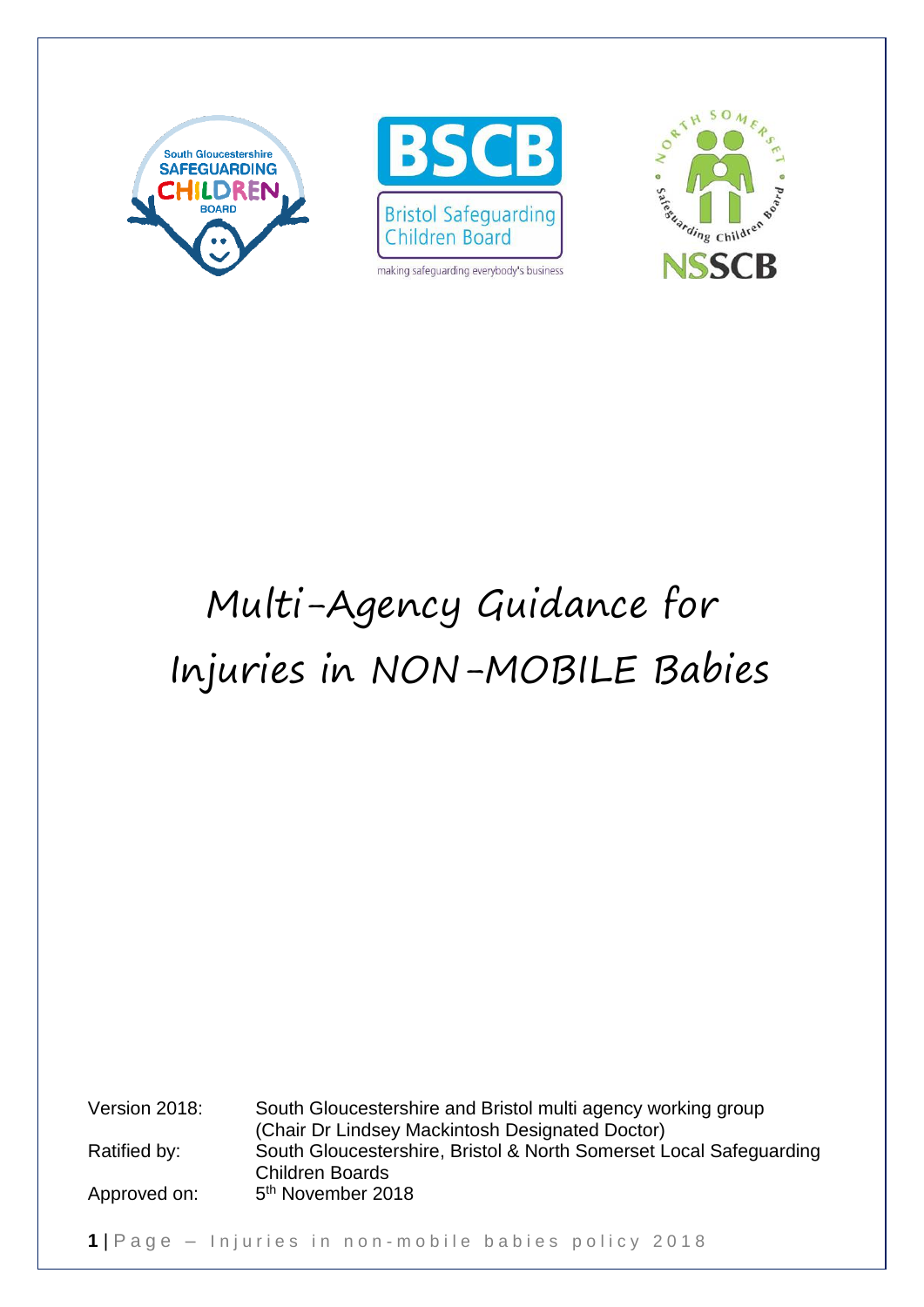*Following the suspicious death of a baby in South Gloucestershire a Serious Case Review was undertaken which identified that the baby had been presented to professionals on a number of occasions prior to their death with what appeared to be potentially plausible, accidental minor injuries. Infant deaths from nonaccidental injuries often have a history of minor injuries prior to hospital admission.*

*Non mobile babies cannot cause injuries to themselves and therefore must be considered at significant risk of abuse. Multi Agency information sharing allows for sensible, informed judgements regarding the child's safety to be made.*

#### 1. **AIM OF GUIDANCE**

The aim of this Guidance is to ensure that professionals

- 1. are aware that even minor injuries could be a pointer to serious abuse in nonmobile babies
- 2. know that such injuries, however plausible, must routinely lead to multi-agency information sharing
- 3. support professionals to identify potential concerns and make referrals as appropriate

**If you are an Early Years Practitioner please see addendum for specific advice and flow chart.**

#### *2.* **TERMINOLOGY**

**Baby:** This Guidance uses the term 'baby' rather than 'infant' (an infant is defined as a baby less than 12 months of age) to recognise that some babies over 12 months will not be independently mobile e.g. disabled babies.

**Injury:** injuries such as bruises, fractures, burns/scalds, eye injuries e.g. corneal abrasions, bleeding from the nose or mouth, bumps to the head. Scratches may be selfinflicted by babies and professionals can use their judgement or discuss with a senior as to whether the child needs social care checks completed / examination by a paediatrician or not.

**Mobile:** a baby who can crawl, pull to stand, 'cruise' around furniture, or is toddling

**Non-mobile:** babies who cannot do any of the above. Babies who can roll are classed as non-mobile for the purposes of this document. Professionals must use their judgement regarding babies who can sit independently but cannot crawl, depending on severity of the injury and its plausibility.

**MIU:** Minor Injuries Unit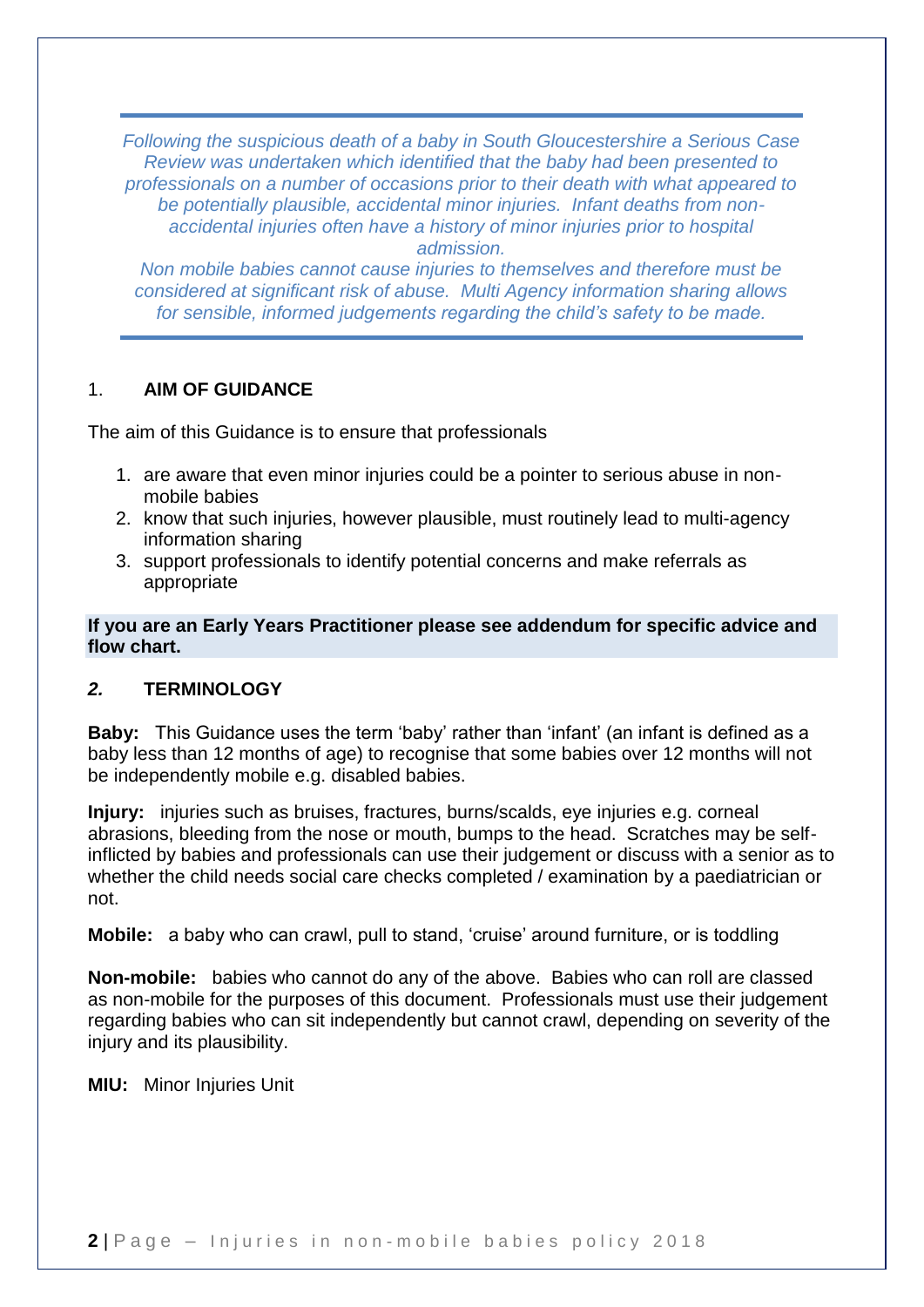# **3. USING PROFESSIONAL JUDGEMENT:**

**This document is written on the understanding that professionals are allowed to use their professional judgement and common sense. Professional judgement is based on your experience, training and role. However, it is important to remember that non-accidental injuries often occur in the same body areas as accidental ones, and professionals can be seduced by plausible explanations.** 

**Even senior, experienced professionals should discuss cases with peers or senior colleagues even if they feel an injury has a plausible explanation. Such colleagues could be your line manager, your safeguarding lead, or a consultant community paediatrician. Social care and police checks should still be undertaken even if the cause of the injury is accidental to inform the decision making. Professionals not working in Health should ALWAYS discuss an injury in a non-mobile baby with a Healthcare professional as soon as possible.** 

# **4. BENIGN SKIN MARKS**

This Guidance refers **only** to injuries. Where it is believed a skin mark could be a birth mark or similar benign medical skin condition, professionals should be encouraged to use their judgement. Blue spot birth marks are not always present at birth and can develop up to 3 months of age *(please see attached re Characteristics of blue spot birth marks)*.

Midwives/ Health Visitors/ GPs should check for and record any birthmarks, or injuries that have occurred as a result of the birth itself, including recording in Parent Held Record (Red Book) so other professionals can see this (with parental permission). If any doubt exists about the nature of a skin mark, the baby's parents/carers should be requested to seek a medical opinion from their GP. Photographic documentation by the parents can be very helpful.

Social care and police checks should not be undertaken if it is felt that the mark is a birth mark.

# **5. HISTORY OF TRAUMA WITHOUT INJURY**

If a baby is presented following a history of trauma they should be checked for injuries. If no injury is observed, professionals do not need to make a referral for checks or examination under this policy. If the history of events or presentation raises any safeguarding concerns, they need to follow normal safeguarding procedures and complete appropriate referrals.

# **6. NON-MOBILE BABIES PRESENTING WITH AN INJURY**

In **ALL CASES** of observed injury an explanation should be sought, and the explanation(s) recorded. Health Professionals should fully undress a baby to check for further injuries. Arrangements must be made for non-mobile babies to be fully examined. It is imperative that the professional does **not** suggest to the parent/carer how the injury occurred.

Any explanation for the injury should be critically considered within the context of: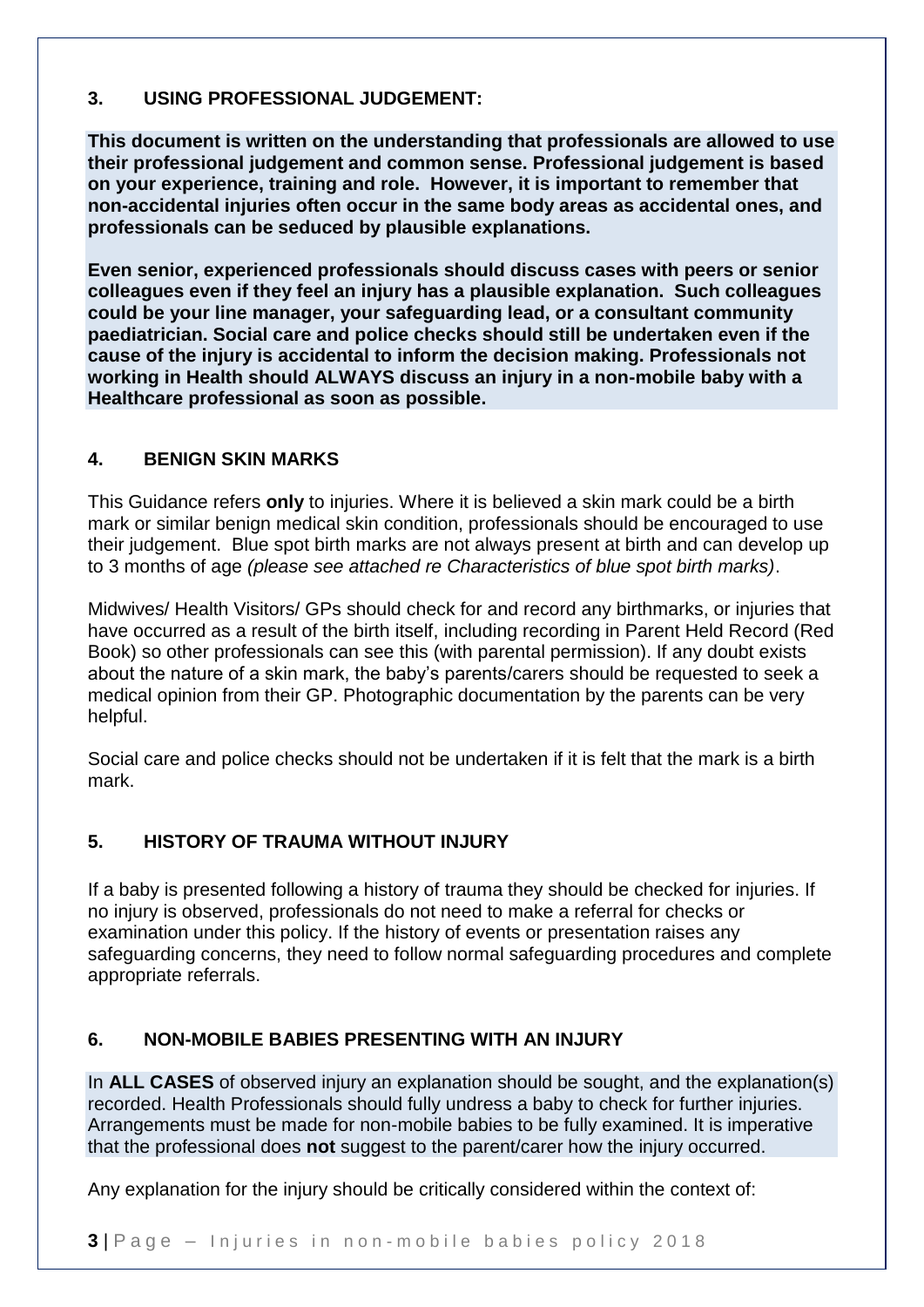- **The nature and site of the injury**
- **The baby's developmental abilities**
- **The family and social circumstances including current safety of siblings/other children**

It is fundamental that the assessment of the family & social circumstances, including the analysis and decision making, is documented. Particular attention should be paid to whether the reported **mechanism is inconsistent with the injury.**

**All those living within the family home and partners who do not live there but participate in the child's care, must be considered as part of the assessment.**

Due to the significant risk of abusive injury in a non-mobile baby **ALL non-mobile babies with an injury** should be discussed with a Hospital or Community Paediatrician, or The Children's Emergency Department (ED) with trained paediatric staff, even if there is a plausible explanation.

If the injury seems minor (e.g. small bruise in a baby who is otherwise well), the professional can contact the on-call Consultant Community Paediatrician the same day (via BRI switchboard 0117 9230000) to discuss the case rather than send the child immediately to the ED. If an examination is required it will be arranged for the same day/within 24 hours. Consultant Paediatricians (ED, Hospital, or Community) have the right to use their judgement when considering injuries in non-mobile babies, and in certain situations may deem it unnecessary for a baby to be brought to hospital to be examined by a paediatrician. Social care and police checks should be undertaken in all cases.

Any non-mobile baby with an injury requiring medical treatment should be seen without delay at the Children's Hospital Emergency Department, including those with bleeding from the nose, mouth and/or ear. If there is any uncertainty about the severity of the injury and where to refer, it should be discussed with the on-call community paediatrician.

Where a non-mobile baby with an injury presents at an ED or Minor Injuries Unit (MIU) he/she must be seen by a doctor of at least registrar status or by a paediatric trained nurse practitioner. If such staff are not working at the ED/MIU, the child must be referred to the Bristol Royal Hospital for Children or similar facility. After full examination and multi-agency checks, the baby should be discussed with, or preferably reviewed by a Consultant Paediatrician (Hospital/Community) or ED Consultant with Paediatric training.

Where the professional has identified that a referral should be made to the Emergency Department or Community Paediatrician, the baby's parent/carer should be informed that a person with parental responsibility will be required to attend with their baby or at the very least give consent for a medical examination to take place. The professional should provide the ED or Paediatrician with the name and date of birth of the baby, and contact details of parent/carer so they can be contacted if they do not arrive.

The professional should discuss with the parent/carer how they will get to hospital (arranging an ambulance if necessary) and ensure that parents are also prepared to make their own transport arrangements to return home from hospital. The professional should ALWAYS contact the hospital the next working day to confirm that the baby has attended.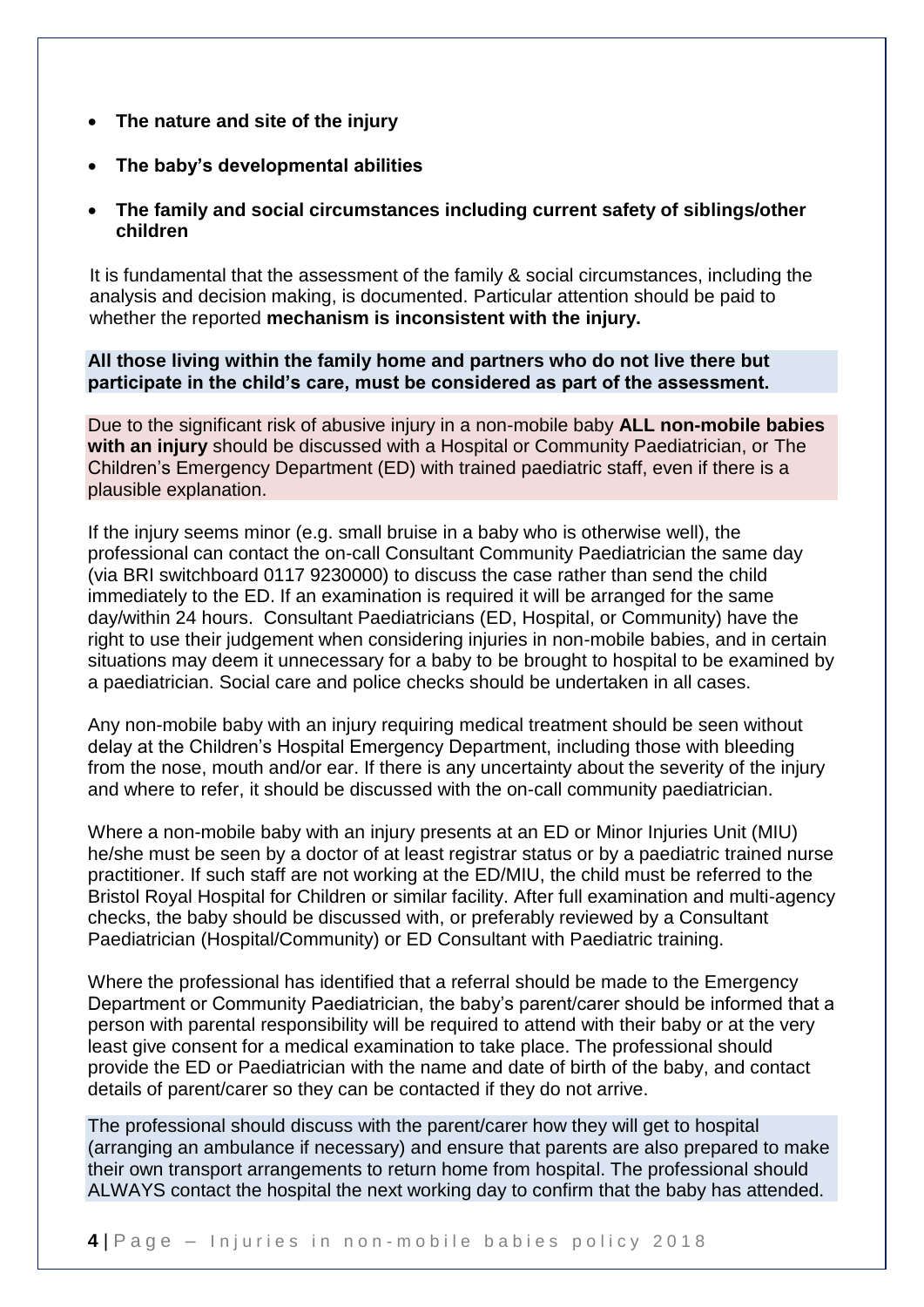It is only necessary for one person with parental responsibility to give consent for examination. In a situation where all persons with parental responsibility **refuse consent** for a non-mobile baby with an injury to be medically examined, the professional should discuss the matter with their line manager as a matter of priority. The line manager should contact the Consultant Community Paediatrician on call (via BRI switchboard 0117 9230000) to establish whether a medical examination is definitely required.

**If an examination is deemed necessary, Social Care's immediate involvement is essential and a referral should be made by the attending professional.**

# **7. MAKING A REFERAL TO SOCIAL CARE**

The Parent / Carer should be informed that all non-mobile babies with any injury require standard record checks with social care and police to establish whether any person or situation posing a known risk to children is present in the household.

The professional must contact First Response / Access and Response Team ART / Emergency Duty team to request a check of relevant carers by social care. The professional should be able to share details including DOB of all residents of the household, and the names and DOBs of any relevant adults who were present or whose care the baby was in at the time of the incident (e.g. parent's partner, grandparents, family members).

### **Professionals should make clear to social care whether they are making a safeguarding referral or are requesting checks under this policy.**

Make social care aware of the events, the explanation given, any action required, where the child has been sent for examination and who from health is taking the lead on the situation so that relevant information can be shared and discussed after checks. The safety and whereabouts of other children in the family must be considered.

Parents should be provided with the information leaflet for parents about this process.

The professionals may negotiate with hospital staff that they contact Social Care once the baby is seen if more appropriate. In most cases however, the referring professional will be best informed and should make the call to Children's Services.

Social Care should inform the paediatrician / health lead of the outcome of the checks.

# **9. THE MEDICAL EXAMINATION**

The Paediatrician should take into account the developmental capabilities of the baby and all information provided when the cause of the injury is being assessed.

# **Accidental Cause**

 If the cause of the injury is felt to be accidental, the Paediatrician should still ensure that families of non-mobile babies are checked via Social Care who will liaise with police.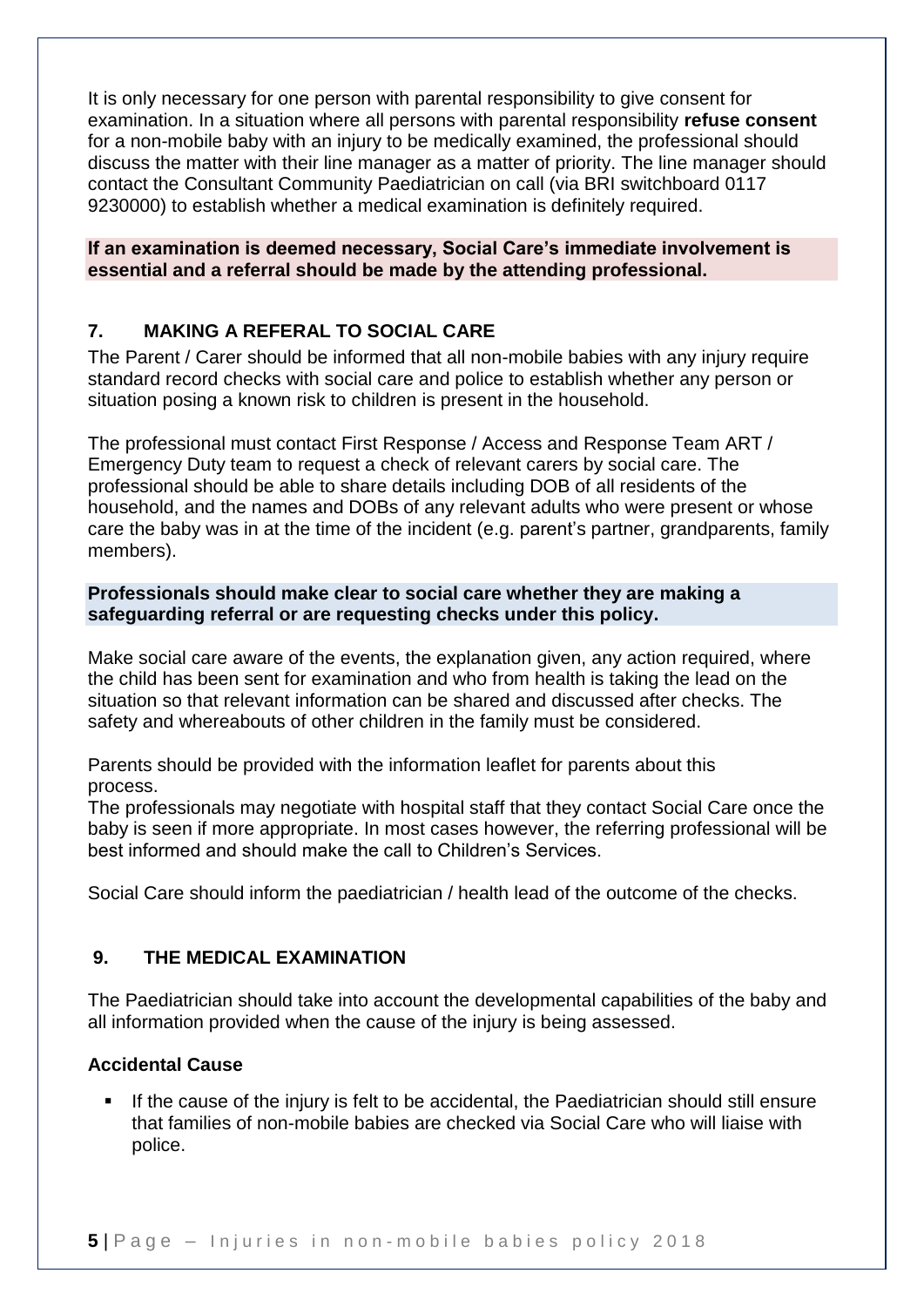- If information from the checks increases concerns that the baby has been abused/neglected, or is at risk of significant harm, a referral to Social Care should be made in accordance with the South West Child Protection Procedures.
- If after multi-agency checks it is judged that the injury is accidental but the baby already has an allocated Social Worker (SW), the Paediatrician must ensure that the SW is informed in writing of the outcome of the medical examination. (From CED the SW will be updated via the usual notification form)
- **The Paediatrician must inform the referring professional and Primary Care (and other** professionals as appropriate) of the outcome of the medical examination and of any support/safeguarding intervention being taken. This can be done via discharge summary or medical report.

#### **Possible Non-Accidental Cause**

If medical examination raises concern of possible non-accidental injury to the child, this must be pursued as an urgent safeguarding referral under usual child protection procedures.

Disagreement between professionals regarding the safety of a child must be resolved using the relevant Safeguarding Board's Resolution of Professional Differences/ Escalation Policy (held on LSCB websites).

#### **RELATED POLICIES, PROCEDURES AND GUIDANCE**

- SW Child Protection Procedures <https://www.proceduresonline.com/swcpp/>
- Working Together 2018 Signs and symptoms of possible child abuse Bruising
- NSPCC information leaflet <http://www.nspcc.org.uk/search/?query=core%20info>
- Cardiff Child Protection Systematic Reviews <http://www.core-info.cardiff.ac.uk/>

#### **RESEARCH:**

- 1. Maguire S, Mann MK, Sibert J, Kemp A. Are there patterns of bruising in childhood which are diagnostic or suggestive of abuse? *Archives of Disease in Childhood* 2005;**90**:182-6
- 2. Maguire S. Bruising as an indicator of child abuse: when should I be concerned? Paediatrics and Child Health 2008;18(12):545-9
- 3. Kemp A, Maguire S, Nuttall D, Collins P, Dunstan F. Bruising in children who are assessed for suspected physical abuse. *Arch Dis Child* 2014;99:108-113
- 4. McIntosh N, Mok JY, Margerison A Epidemiology of orinasal haemorrhage in the first 2 years of life: implications for child protection. *Paediatrics* 2007; **120**(5):1074-8
- 5. Shantini Paranjothy, David Fone, Mala Mann, Frank Dunstan, Emma Evans, Alun Tomkinson, Jonathan Sibert and Alison Kemp. The incidence and aetiology of epistaxis in infants a population based study. ADC online 8th January 2009
- 6. Shreiti Agrawal et al. Prevalence of Retinal Haemorrhages in Critically Ill Children. Paediatrics 2012; **129**;e 1388
- 7. T. Sieswerda Hoogendocrn et al. European Journal of Paediatrics 2012. Abuse Head Trauma. **171**:415-423
- 8. Maguire S, et al. Archives of Disease in Childhood 2009. Which clinical features distinguish inflicted from non-inflicted brain injury? A Systematic Review: **94**: 860-867

**Thanks and acknowledgement to Dr Andrea Warlow and Western Bay PPP subgroup, Neath and Port Talbot Safeguarding Board, for permission to adapt their Minor Injuries in Babies Policy.**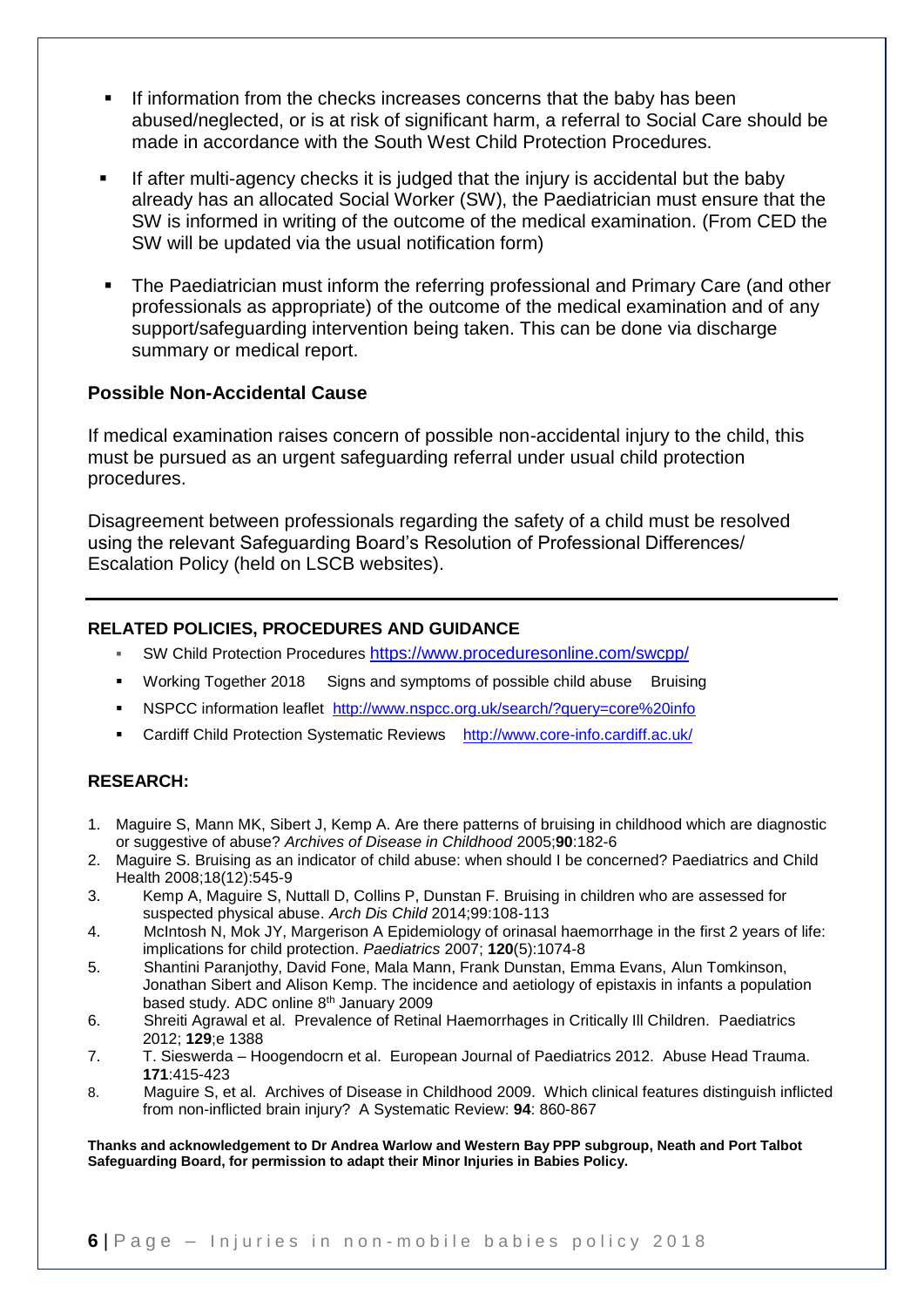

**7** | Page – Injuries in non-mobile babies policy 2018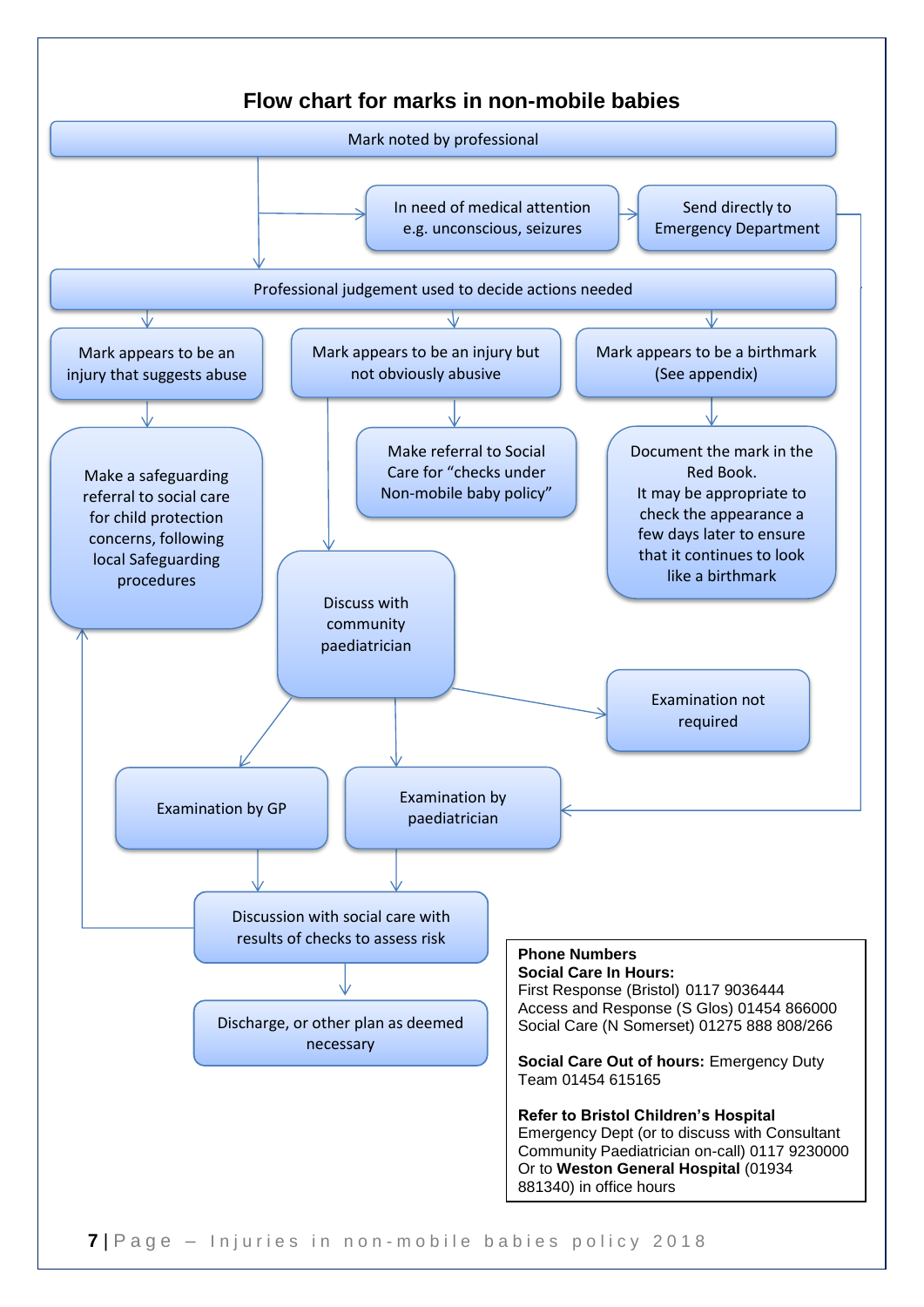